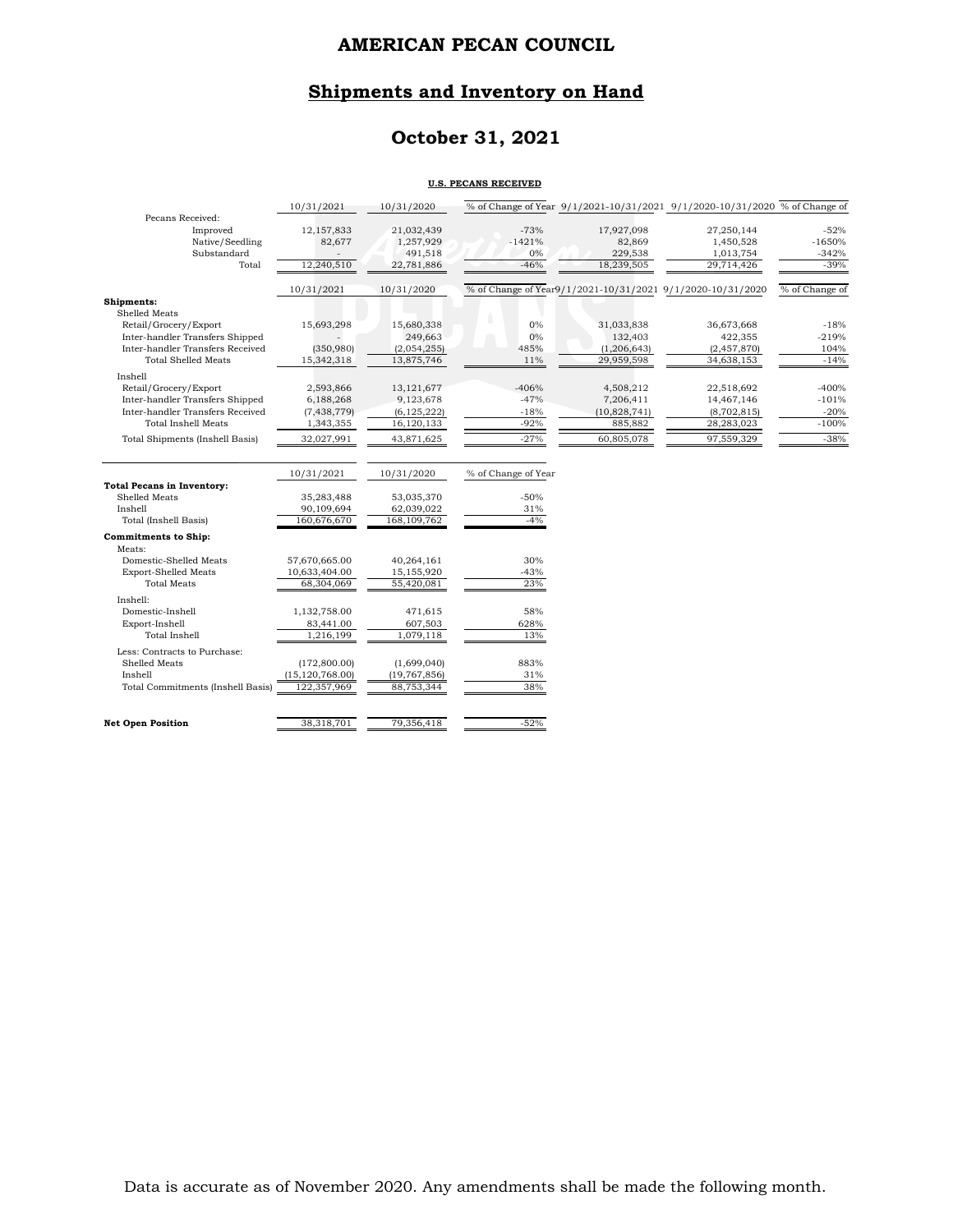### **Mexico Exports and Foreign Purchases**

## **October 31, 2021**

# **INSHELL PECANS EXPORTED TO MEXICO FOR SHELLING AND RETURNED TO U.S. AS SHELLED MEATS**

|                                                                                 | U.S. AS SAELLED MEAIS |                    |                                        |                    |                                                |
|---------------------------------------------------------------------------------|-----------------------|--------------------|----------------------------------------|--------------------|------------------------------------------------|
|                                                                                 | 10/31/2021            | 10/31/2020         | 9/1/2021-10/31/20219/1/2020-10/31/2020 |                    | % of Change of Year to Date                    |
| Inshell Exported for Shelling:<br>Mexico<br>Total Inshell Exported for Shelling | 1,047,940             | 1,249,481          | 3,211,823                              | 1,960,540          | 39%                                            |
| Shelled Meats - Produced in U.S. Inshell Returned to U.S.:<br>Mexico            | 126,000               | 1,818,678          | 876,800.00                             | 3,220,325          | 267%                                           |
| PECANS PURCHASED OUTSIDE THE U.S. BY U.S. HANDLERS                              |                       |                    |                                        |                    |                                                |
| Shelled Meats:<br>Country of Origin:                                            | 10/31/2021            | 10/31/2020         | 9/1/2021-10/31/2021                    |                    | 9/1/2020-10/31/202(% of Change of Year to Date |
| Australia<br>Mexico<br><b>Total Shelled Meats</b>                               | 188,550<br>188,550    | 496,576<br>496,576 | $\Omega$<br>670,864<br>670,864         | 730,711<br>730,711 | $-9%$<br>$-9%$                                 |
| Inshell:<br>Country of Origin:                                                  |                       |                    |                                        |                    |                                                |
| Argentina                                                                       |                       |                    | $\Omega$                               | 44,100             | $-100%$                                        |
| Mexico                                                                          | 435,810               | 1,855,980          | 435,810                                | 4,426,557          | $-90%$                                         |
| <b>Total Inshell</b>                                                            | 435,810               | 1,855,980          | 435,810                                | 4,470,657          | $-90%$                                         |
| Total (Inshell Basis)                                                           |                       |                    |                                        |                    |                                                |
| Argentina                                                                       | $-0-$                 | $-0-$              | $-0-$                                  | 44,100             | $-100%$                                        |
| Australia                                                                       | $-0-$                 | $-0-$              | $-0-$                                  |                    | 0%                                             |
| Mexico                                                                          | 812,910               | 2,849,132          | 1,777,538                              | 5,887,979          | $-70%$                                         |
| Total (Inshell Basis)                                                           | 812,910               | 2,849,132          | 1,777,538                              | 5,932,079          | $-70%$                                         |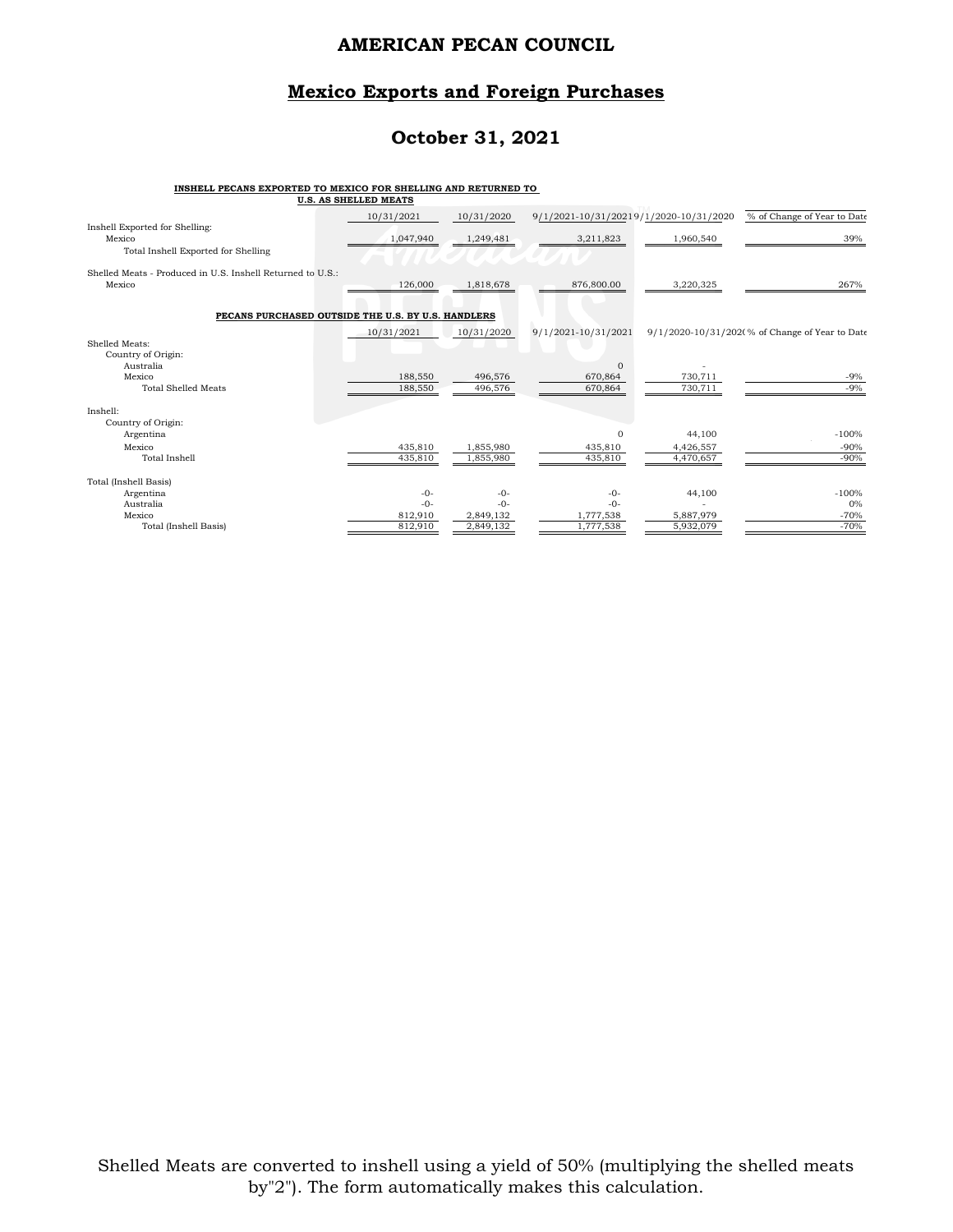**Destination Report**

**October 31, 2021**

|             | World Region           |            |                         |            |                   |            |                     |                       |            |                     |                     |  |
|-------------|------------------------|------------|-------------------------|------------|-------------------|------------|---------------------|-----------------------|------------|---------------------|---------------------|--|
|             | Shelled<br>Destination |            | Sub-Standard<br>Inshell |            |                   |            |                     | Total (Inshell Basis) |            |                     |                     |  |
|             |                        | 10/31/2021 | $9/1/21 - 10/31/21$     | 10/31/2021 | $9/1/21-10/31/21$ | 10/31/2021 | $9/1/21 - 10/31/21$ | 10/31/2021            | 10/31/2020 | $9/1/21 - 10/31/21$ | $9/1/20 - 10/31/20$ |  |
| Africa      |                        |            |                         |            |                   |            |                     |                       |            |                     |                     |  |
| Algeria     |                        | $-0-$      | $-0-$                   | $-0-$      | $-0-$             | $-0-$      | $-0-$               | $-0-$                 | $-0-$      | $-0-$               |                     |  |
| Egypt       |                        | $-()$ -    | $-0-$                   | $-0-$      | $-0-$             | $-0-$      | $-0-$               | $-0-$                 | $-0-$      | $-0-$               |                     |  |
| Morocco     |                        | $-0-$      | -0-                     | $-0-$      | $-0-$             | $-0-$      | $-0-$               | $-0-$                 | $-0-$      | -0-                 |                     |  |
|             | Total Africa           | $-0-$      | $-0-$                   | $-0-$      | $-0-$             | $-0-$      | $-0-$               | $-0-$                 | $-0-$      | $-0-$               |                     |  |
| Asia        |                        |            |                         |            |                   |            |                     |                       |            |                     |                     |  |
| China       |                        | $-0-$      | 41,100                  | 1,658,220  | 2,631,130         | $-0-$      | $-0-$               | 1,658,220             | 18,900     | 2,713,330           | 12,748,949          |  |
| Hong Kong   |                        | 390        | 11,370                  | $-0-$      | -0-               | $-0-$      | $-0-$               | 780                   | $-0-$      | 22,740              | 150,685             |  |
| India       |                        | $-0-$      | 13,500                  | $-0-$      | -0-               | $-0-$      | $-0-$               | $-0-$                 | 7,500      | 27,000              | 66,000              |  |
| Japan       |                        | 30,000     | 48,000                  | $-0-$      | $-0-$             | $-0-$      | $-0-$               | 60,000                | 23,250     | 96,000              | 116,220             |  |
| Kuwait      |                        | $-0-$      | $-0-$                   | $-0-$      | $-0-$             | $-0-$      | $-0-$               | $-0-$                 | $-0-$      | $-0-$               |                     |  |
| Malaysia    |                        | 30,000     | 30,000                  | $-0-$      | $-0-$             | $-0-$      | $-0-$               | 60,000                | $-0-$      | 60,000              | 36,000              |  |
| Philippines |                        | $-0-$      | $-0-$                   | $-0-$      | $-0-$             | $-0-$      | $-0-$               | -0-                   | $-0-$      | -0-                 |                     |  |
| Qatar       |                        | $-0-$      | $-0-$                   | $-0-$      | $-0-$             | $-0-$      | $-0-$               | $-0-$                 | $-0-$      | $-0-$               | 26,400              |  |
| Singapore   |                        | 36,000     | 51,000                  | $-0-$      | $-0-$             | $-0-$      | $-0-$               | 72,000                | $-0-$      | 102,000             | 27,000              |  |
| South Korea |                        | 111,300    | 309,300                 | $-0-$      | $-0-$             | $-0-$      | $-0-$               | 222,600               | 129,300    | 618,600             | 841,800             |  |
| Thailand    |                        | $-0-$      | $-0-$                   | $-0-$      | $-0-$             | $-0-$      | $-0-$               | $-0-$                 | 17,550     | $-0-$               | 45,600              |  |
| Taiwan      |                        | 36,000     | 72,000                  | $-0-$      | $-0-$             | $-0-$      | $-0-$               | 72,000                | $-0-$      | 144,000             | 116,160             |  |
| Vietnam     |                        | $-0-$      | 82,500                  | $-0-$      | $-0-$             | $-0-$      | $-0-$               | -0-                   | 81,000     | 165,000             | 168,000             |  |
|             | Total Asia             | 243,690    | 658,770                 | 1,658,220  | 2,631,130         | $-0-$      | $-0-$               | 2,145,600             | 277,500    | 3,948,670           | 14,342,814          |  |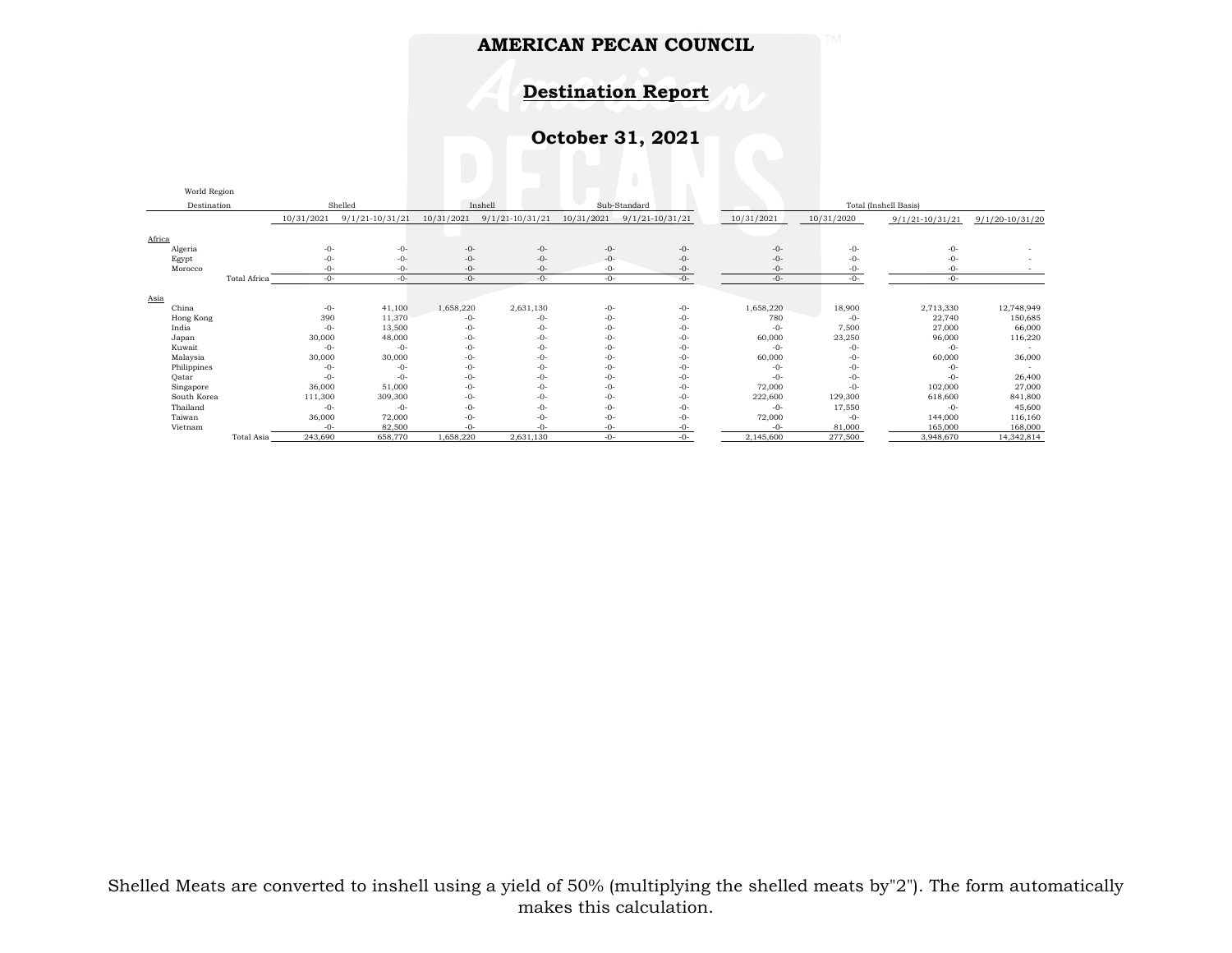# **Destination Report**

# **October 31, 2021**

World Region Region

| Sub-Standard<br>Shelled<br>Destination<br>Inshell<br>Total (Inshell Basis)<br>World Region<br>Shelled<br>Inshell<br>Sub-Standard<br>Total (Inshell Basis)<br>Destination<br>10/31/2021<br>$9/1/21 - 10/31/21$<br>$9/1/21 - 10/31/21$<br>10/31/2021<br>$9/1/21-10/31/21$<br>10/31/2021<br>10/31/2021<br>10/31/2020<br>$9/1/21 - 10/31/21$<br>9/1/20-10/31/20<br>Australia<br>$-0-$<br>$-0-$<br>$-0-$<br>$-0-$<br>$-()$ -<br>$-0-$<br>$-0-$<br>$-0-$<br>-0-<br>$-0-$<br>$-0-$<br>Total Australia<br>$-0-$<br>$-0-$<br>$-0-$<br>$-0-$<br>$-0-$<br>$-0-$<br>$-0-$<br>$\sim$<br>Europe<br>$-0-$<br>$-0-$<br>$-0-$<br>$-0-$<br>48,000<br>$-0-$<br>$-0-$<br>$-0-$<br>$-0-$<br>Austria<br>$-0-$<br>Belgium<br>$-0-$<br>$-0-$<br>40,500<br>84,600<br>42,300<br>$-0-$<br>$-0-$<br>$-0-$<br>106,800<br>$-()$ -<br>Czech Republic<br>24,000<br>48,000<br>$-0-$<br>$-0-$<br>$-0-$<br>$-0-$<br>$-0-$<br>$-0-$<br>$-0-$<br>10,200<br>43,800<br>$-0-$<br>$-0-$<br>20,400<br>80,400<br>87,600<br>129,600<br>Denmark<br>$-0-$<br>$-0-$<br>141,000<br>303,900<br>$-0-$<br>$-0-$<br>282,000<br>236,190<br>607,800<br>414,840<br>France<br>$-0-$<br>$-()$ -<br>287,460<br>986,100<br>$-0-$<br>$-0-$<br>574,920<br>103,560<br>1,972,200<br>656,640<br>$-0-$<br>$-0-$<br>Germany<br>1,380<br>$-0-$<br>$-0-$<br>$-0-$<br>$-0-$<br>$-0-$<br>Greece<br>$-0-$<br>$-0-$<br>$-0-$<br>$-0-$<br>Ireland<br>9,000<br>$-0-$<br>$-0-$<br>18,000<br>45,300<br>$-0-$<br>$-0-$<br>$-()$ -<br>$-0-$<br>$-0-$<br>168,000<br>84,000<br>Italy<br>84,000<br>126,000<br>$-0-$<br>$-0-$<br>$-0-$<br>$-0-$<br>252,000<br>$-0-$<br>Latvia<br>1,500<br>$-0-$<br>$-0-$<br>$-0-$<br>$-0-$<br>3,000<br>$-0-$<br>$-0-$<br>$-0-$<br>Lithuania<br>42,000<br>42,000<br>$-0-$<br>$-0-$<br>84,000<br>$-0-$<br>84,000<br>252,000<br>$-0-$<br>$-0-$<br>$-0-$<br>304,260<br>260,700<br>925,260<br>1,536,060<br>Netherlands<br>152,130<br>462,630<br>$-0-$<br>$-0-$<br>$-0-$<br>45,600<br>$-0-$<br>$-0-$<br>$-0-$<br>$-0-$<br>$-0-$<br>$-0-$<br>$-0-$<br>$-0-$<br>$-0-$<br>Norway<br>1,500<br>$-0-$<br>$-0-$<br>3,000<br>Poland<br>$-0-$<br>$-0-$<br>$-0-$<br>$-0-$<br>$-0-$<br>$-0-$<br>$-0-$<br>$-0-$<br>$-0-$<br>$-0-$<br>Portugal<br>$-0-$<br>$-0-$<br>$-()$ -<br>$-0-$<br>Russia<br>$-0-$<br>$-0-$<br>$-0-$<br>$-0-$<br>$-0-$<br>$-0-$<br>$-0-$<br>$-0-$<br>$-0-$<br>$-0-$<br>$-0-$<br>12,960<br>3,600<br>7,200<br>Slovenia<br>6,480<br>6,480<br>12,960<br>$-0-$<br>$-0-$<br>Spain<br>77,340<br>$-0-$<br>$-0-$<br>154,680<br>291,660<br>49,500<br>145,830<br>$-()$ -<br>$-0-$<br>$-()$ -<br>Sweden<br>216,960<br>59,400<br>117,300<br>$-0-$<br>$-0-$<br>$-0-$<br>$-0-$<br>118,800<br>54,090<br>234,600<br>40,500<br>$-0-$<br>92,760<br>Switzerland<br>$-0-$<br>$-0-$<br>$-0-$<br>$-0-$<br>81,000<br>383,640<br>$-0-$<br>United Kingdom<br>487,920<br>750,720<br>975,840<br>1,501,440<br>$-0-$<br>226,950<br>1,196,700<br>$-0-$<br>$-0-$<br>$-0-$<br>1,098,750<br>6,207,120<br>5,174,220<br>.347,930<br>3,103,560<br>$-()$ -<br>2.695.860<br><b>Total Europe</b><br>$-0-$<br>$-()$ -<br>$-()$ - | world Region      |  |  |  |  |  |  |  |  |
|-----------------------------------------------------------------------------------------------------------------------------------------------------------------------------------------------------------------------------------------------------------------------------------------------------------------------------------------------------------------------------------------------------------------------------------------------------------------------------------------------------------------------------------------------------------------------------------------------------------------------------------------------------------------------------------------------------------------------------------------------------------------------------------------------------------------------------------------------------------------------------------------------------------------------------------------------------------------------------------------------------------------------------------------------------------------------------------------------------------------------------------------------------------------------------------------------------------------------------------------------------------------------------------------------------------------------------------------------------------------------------------------------------------------------------------------------------------------------------------------------------------------------------------------------------------------------------------------------------------------------------------------------------------------------------------------------------------------------------------------------------------------------------------------------------------------------------------------------------------------------------------------------------------------------------------------------------------------------------------------------------------------------------------------------------------------------------------------------------------------------------------------------------------------------------------------------------------------------------------------------------------------------------------------------------------------------------------------------------------------------------------------------------------------------------------------------------------------------------------------------------------------------------------------------------------------------------------------------------------------------------------------------------------------------------------------------------------------------------------------------------------------------------------------------------------------------------------------------------------------------------------------------------------------------------------------------------------------------------------------------------------------------------------------|-------------------|--|--|--|--|--|--|--|--|
|                                                                                                                                                                                                                                                                                                                                                                                                                                                                                                                                                                                                                                                                                                                                                                                                                                                                                                                                                                                                                                                                                                                                                                                                                                                                                                                                                                                                                                                                                                                                                                                                                                                                                                                                                                                                                                                                                                                                                                                                                                                                                                                                                                                                                                                                                                                                                                                                                                                                                                                                                                                                                                                                                                                                                                                                                                                                                                                                                                                                                                         |                   |  |  |  |  |  |  |  |  |
|                                                                                                                                                                                                                                                                                                                                                                                                                                                                                                                                                                                                                                                                                                                                                                                                                                                                                                                                                                                                                                                                                                                                                                                                                                                                                                                                                                                                                                                                                                                                                                                                                                                                                                                                                                                                                                                                                                                                                                                                                                                                                                                                                                                                                                                                                                                                                                                                                                                                                                                                                                                                                                                                                                                                                                                                                                                                                                                                                                                                                                         |                   |  |  |  |  |  |  |  |  |
|                                                                                                                                                                                                                                                                                                                                                                                                                                                                                                                                                                                                                                                                                                                                                                                                                                                                                                                                                                                                                                                                                                                                                                                                                                                                                                                                                                                                                                                                                                                                                                                                                                                                                                                                                                                                                                                                                                                                                                                                                                                                                                                                                                                                                                                                                                                                                                                                                                                                                                                                                                                                                                                                                                                                                                                                                                                                                                                                                                                                                                         |                   |  |  |  |  |  |  |  |  |
|                                                                                                                                                                                                                                                                                                                                                                                                                                                                                                                                                                                                                                                                                                                                                                                                                                                                                                                                                                                                                                                                                                                                                                                                                                                                                                                                                                                                                                                                                                                                                                                                                                                                                                                                                                                                                                                                                                                                                                                                                                                                                                                                                                                                                                                                                                                                                                                                                                                                                                                                                                                                                                                                                                                                                                                                                                                                                                                                                                                                                                         |                   |  |  |  |  |  |  |  |  |
|                                                                                                                                                                                                                                                                                                                                                                                                                                                                                                                                                                                                                                                                                                                                                                                                                                                                                                                                                                                                                                                                                                                                                                                                                                                                                                                                                                                                                                                                                                                                                                                                                                                                                                                                                                                                                                                                                                                                                                                                                                                                                                                                                                                                                                                                                                                                                                                                                                                                                                                                                                                                                                                                                                                                                                                                                                                                                                                                                                                                                                         | Australia/Oceania |  |  |  |  |  |  |  |  |
|                                                                                                                                                                                                                                                                                                                                                                                                                                                                                                                                                                                                                                                                                                                                                                                                                                                                                                                                                                                                                                                                                                                                                                                                                                                                                                                                                                                                                                                                                                                                                                                                                                                                                                                                                                                                                                                                                                                                                                                                                                                                                                                                                                                                                                                                                                                                                                                                                                                                                                                                                                                                                                                                                                                                                                                                                                                                                                                                                                                                                                         |                   |  |  |  |  |  |  |  |  |
|                                                                                                                                                                                                                                                                                                                                                                                                                                                                                                                                                                                                                                                                                                                                                                                                                                                                                                                                                                                                                                                                                                                                                                                                                                                                                                                                                                                                                                                                                                                                                                                                                                                                                                                                                                                                                                                                                                                                                                                                                                                                                                                                                                                                                                                                                                                                                                                                                                                                                                                                                                                                                                                                                                                                                                                                                                                                                                                                                                                                                                         |                   |  |  |  |  |  |  |  |  |
|                                                                                                                                                                                                                                                                                                                                                                                                                                                                                                                                                                                                                                                                                                                                                                                                                                                                                                                                                                                                                                                                                                                                                                                                                                                                                                                                                                                                                                                                                                                                                                                                                                                                                                                                                                                                                                                                                                                                                                                                                                                                                                                                                                                                                                                                                                                                                                                                                                                                                                                                                                                                                                                                                                                                                                                                                                                                                                                                                                                                                                         |                   |  |  |  |  |  |  |  |  |
|                                                                                                                                                                                                                                                                                                                                                                                                                                                                                                                                                                                                                                                                                                                                                                                                                                                                                                                                                                                                                                                                                                                                                                                                                                                                                                                                                                                                                                                                                                                                                                                                                                                                                                                                                                                                                                                                                                                                                                                                                                                                                                                                                                                                                                                                                                                                                                                                                                                                                                                                                                                                                                                                                                                                                                                                                                                                                                                                                                                                                                         |                   |  |  |  |  |  |  |  |  |
|                                                                                                                                                                                                                                                                                                                                                                                                                                                                                                                                                                                                                                                                                                                                                                                                                                                                                                                                                                                                                                                                                                                                                                                                                                                                                                                                                                                                                                                                                                                                                                                                                                                                                                                                                                                                                                                                                                                                                                                                                                                                                                                                                                                                                                                                                                                                                                                                                                                                                                                                                                                                                                                                                                                                                                                                                                                                                                                                                                                                                                         |                   |  |  |  |  |  |  |  |  |
|                                                                                                                                                                                                                                                                                                                                                                                                                                                                                                                                                                                                                                                                                                                                                                                                                                                                                                                                                                                                                                                                                                                                                                                                                                                                                                                                                                                                                                                                                                                                                                                                                                                                                                                                                                                                                                                                                                                                                                                                                                                                                                                                                                                                                                                                                                                                                                                                                                                                                                                                                                                                                                                                                                                                                                                                                                                                                                                                                                                                                                         |                   |  |  |  |  |  |  |  |  |
|                                                                                                                                                                                                                                                                                                                                                                                                                                                                                                                                                                                                                                                                                                                                                                                                                                                                                                                                                                                                                                                                                                                                                                                                                                                                                                                                                                                                                                                                                                                                                                                                                                                                                                                                                                                                                                                                                                                                                                                                                                                                                                                                                                                                                                                                                                                                                                                                                                                                                                                                                                                                                                                                                                                                                                                                                                                                                                                                                                                                                                         |                   |  |  |  |  |  |  |  |  |
|                                                                                                                                                                                                                                                                                                                                                                                                                                                                                                                                                                                                                                                                                                                                                                                                                                                                                                                                                                                                                                                                                                                                                                                                                                                                                                                                                                                                                                                                                                                                                                                                                                                                                                                                                                                                                                                                                                                                                                                                                                                                                                                                                                                                                                                                                                                                                                                                                                                                                                                                                                                                                                                                                                                                                                                                                                                                                                                                                                                                                                         |                   |  |  |  |  |  |  |  |  |
|                                                                                                                                                                                                                                                                                                                                                                                                                                                                                                                                                                                                                                                                                                                                                                                                                                                                                                                                                                                                                                                                                                                                                                                                                                                                                                                                                                                                                                                                                                                                                                                                                                                                                                                                                                                                                                                                                                                                                                                                                                                                                                                                                                                                                                                                                                                                                                                                                                                                                                                                                                                                                                                                                                                                                                                                                                                                                                                                                                                                                                         |                   |  |  |  |  |  |  |  |  |
|                                                                                                                                                                                                                                                                                                                                                                                                                                                                                                                                                                                                                                                                                                                                                                                                                                                                                                                                                                                                                                                                                                                                                                                                                                                                                                                                                                                                                                                                                                                                                                                                                                                                                                                                                                                                                                                                                                                                                                                                                                                                                                                                                                                                                                                                                                                                                                                                                                                                                                                                                                                                                                                                                                                                                                                                                                                                                                                                                                                                                                         |                   |  |  |  |  |  |  |  |  |
|                                                                                                                                                                                                                                                                                                                                                                                                                                                                                                                                                                                                                                                                                                                                                                                                                                                                                                                                                                                                                                                                                                                                                                                                                                                                                                                                                                                                                                                                                                                                                                                                                                                                                                                                                                                                                                                                                                                                                                                                                                                                                                                                                                                                                                                                                                                                                                                                                                                                                                                                                                                                                                                                                                                                                                                                                                                                                                                                                                                                                                         |                   |  |  |  |  |  |  |  |  |
|                                                                                                                                                                                                                                                                                                                                                                                                                                                                                                                                                                                                                                                                                                                                                                                                                                                                                                                                                                                                                                                                                                                                                                                                                                                                                                                                                                                                                                                                                                                                                                                                                                                                                                                                                                                                                                                                                                                                                                                                                                                                                                                                                                                                                                                                                                                                                                                                                                                                                                                                                                                                                                                                                                                                                                                                                                                                                                                                                                                                                                         |                   |  |  |  |  |  |  |  |  |
|                                                                                                                                                                                                                                                                                                                                                                                                                                                                                                                                                                                                                                                                                                                                                                                                                                                                                                                                                                                                                                                                                                                                                                                                                                                                                                                                                                                                                                                                                                                                                                                                                                                                                                                                                                                                                                                                                                                                                                                                                                                                                                                                                                                                                                                                                                                                                                                                                                                                                                                                                                                                                                                                                                                                                                                                                                                                                                                                                                                                                                         |                   |  |  |  |  |  |  |  |  |
|                                                                                                                                                                                                                                                                                                                                                                                                                                                                                                                                                                                                                                                                                                                                                                                                                                                                                                                                                                                                                                                                                                                                                                                                                                                                                                                                                                                                                                                                                                                                                                                                                                                                                                                                                                                                                                                                                                                                                                                                                                                                                                                                                                                                                                                                                                                                                                                                                                                                                                                                                                                                                                                                                                                                                                                                                                                                                                                                                                                                                                         |                   |  |  |  |  |  |  |  |  |
|                                                                                                                                                                                                                                                                                                                                                                                                                                                                                                                                                                                                                                                                                                                                                                                                                                                                                                                                                                                                                                                                                                                                                                                                                                                                                                                                                                                                                                                                                                                                                                                                                                                                                                                                                                                                                                                                                                                                                                                                                                                                                                                                                                                                                                                                                                                                                                                                                                                                                                                                                                                                                                                                                                                                                                                                                                                                                                                                                                                                                                         |                   |  |  |  |  |  |  |  |  |
|                                                                                                                                                                                                                                                                                                                                                                                                                                                                                                                                                                                                                                                                                                                                                                                                                                                                                                                                                                                                                                                                                                                                                                                                                                                                                                                                                                                                                                                                                                                                                                                                                                                                                                                                                                                                                                                                                                                                                                                                                                                                                                                                                                                                                                                                                                                                                                                                                                                                                                                                                                                                                                                                                                                                                                                                                                                                                                                                                                                                                                         |                   |  |  |  |  |  |  |  |  |
|                                                                                                                                                                                                                                                                                                                                                                                                                                                                                                                                                                                                                                                                                                                                                                                                                                                                                                                                                                                                                                                                                                                                                                                                                                                                                                                                                                                                                                                                                                                                                                                                                                                                                                                                                                                                                                                                                                                                                                                                                                                                                                                                                                                                                                                                                                                                                                                                                                                                                                                                                                                                                                                                                                                                                                                                                                                                                                                                                                                                                                         |                   |  |  |  |  |  |  |  |  |
|                                                                                                                                                                                                                                                                                                                                                                                                                                                                                                                                                                                                                                                                                                                                                                                                                                                                                                                                                                                                                                                                                                                                                                                                                                                                                                                                                                                                                                                                                                                                                                                                                                                                                                                                                                                                                                                                                                                                                                                                                                                                                                                                                                                                                                                                                                                                                                                                                                                                                                                                                                                                                                                                                                                                                                                                                                                                                                                                                                                                                                         |                   |  |  |  |  |  |  |  |  |
|                                                                                                                                                                                                                                                                                                                                                                                                                                                                                                                                                                                                                                                                                                                                                                                                                                                                                                                                                                                                                                                                                                                                                                                                                                                                                                                                                                                                                                                                                                                                                                                                                                                                                                                                                                                                                                                                                                                                                                                                                                                                                                                                                                                                                                                                                                                                                                                                                                                                                                                                                                                                                                                                                                                                                                                                                                                                                                                                                                                                                                         |                   |  |  |  |  |  |  |  |  |
|                                                                                                                                                                                                                                                                                                                                                                                                                                                                                                                                                                                                                                                                                                                                                                                                                                                                                                                                                                                                                                                                                                                                                                                                                                                                                                                                                                                                                                                                                                                                                                                                                                                                                                                                                                                                                                                                                                                                                                                                                                                                                                                                                                                                                                                                                                                                                                                                                                                                                                                                                                                                                                                                                                                                                                                                                                                                                                                                                                                                                                         |                   |  |  |  |  |  |  |  |  |
|                                                                                                                                                                                                                                                                                                                                                                                                                                                                                                                                                                                                                                                                                                                                                                                                                                                                                                                                                                                                                                                                                                                                                                                                                                                                                                                                                                                                                                                                                                                                                                                                                                                                                                                                                                                                                                                                                                                                                                                                                                                                                                                                                                                                                                                                                                                                                                                                                                                                                                                                                                                                                                                                                                                                                                                                                                                                                                                                                                                                                                         |                   |  |  |  |  |  |  |  |  |
|                                                                                                                                                                                                                                                                                                                                                                                                                                                                                                                                                                                                                                                                                                                                                                                                                                                                                                                                                                                                                                                                                                                                                                                                                                                                                                                                                                                                                                                                                                                                                                                                                                                                                                                                                                                                                                                                                                                                                                                                                                                                                                                                                                                                                                                                                                                                                                                                                                                                                                                                                                                                                                                                                                                                                                                                                                                                                                                                                                                                                                         |                   |  |  |  |  |  |  |  |  |
|                                                                                                                                                                                                                                                                                                                                                                                                                                                                                                                                                                                                                                                                                                                                                                                                                                                                                                                                                                                                                                                                                                                                                                                                                                                                                                                                                                                                                                                                                                                                                                                                                                                                                                                                                                                                                                                                                                                                                                                                                                                                                                                                                                                                                                                                                                                                                                                                                                                                                                                                                                                                                                                                                                                                                                                                                                                                                                                                                                                                                                         |                   |  |  |  |  |  |  |  |  |
|                                                                                                                                                                                                                                                                                                                                                                                                                                                                                                                                                                                                                                                                                                                                                                                                                                                                                                                                                                                                                                                                                                                                                                                                                                                                                                                                                                                                                                                                                                                                                                                                                                                                                                                                                                                                                                                                                                                                                                                                                                                                                                                                                                                                                                                                                                                                                                                                                                                                                                                                                                                                                                                                                                                                                                                                                                                                                                                                                                                                                                         |                   |  |  |  |  |  |  |  |  |
|                                                                                                                                                                                                                                                                                                                                                                                                                                                                                                                                                                                                                                                                                                                                                                                                                                                                                                                                                                                                                                                                                                                                                                                                                                                                                                                                                                                                                                                                                                                                                                                                                                                                                                                                                                                                                                                                                                                                                                                                                                                                                                                                                                                                                                                                                                                                                                                                                                                                                                                                                                                                                                                                                                                                                                                                                                                                                                                                                                                                                                         |                   |  |  |  |  |  |  |  |  |
|                                                                                                                                                                                                                                                                                                                                                                                                                                                                                                                                                                                                                                                                                                                                                                                                                                                                                                                                                                                                                                                                                                                                                                                                                                                                                                                                                                                                                                                                                                                                                                                                                                                                                                                                                                                                                                                                                                                                                                                                                                                                                                                                                                                                                                                                                                                                                                                                                                                                                                                                                                                                                                                                                                                                                                                                                                                                                                                                                                                                                                         |                   |  |  |  |  |  |  |  |  |